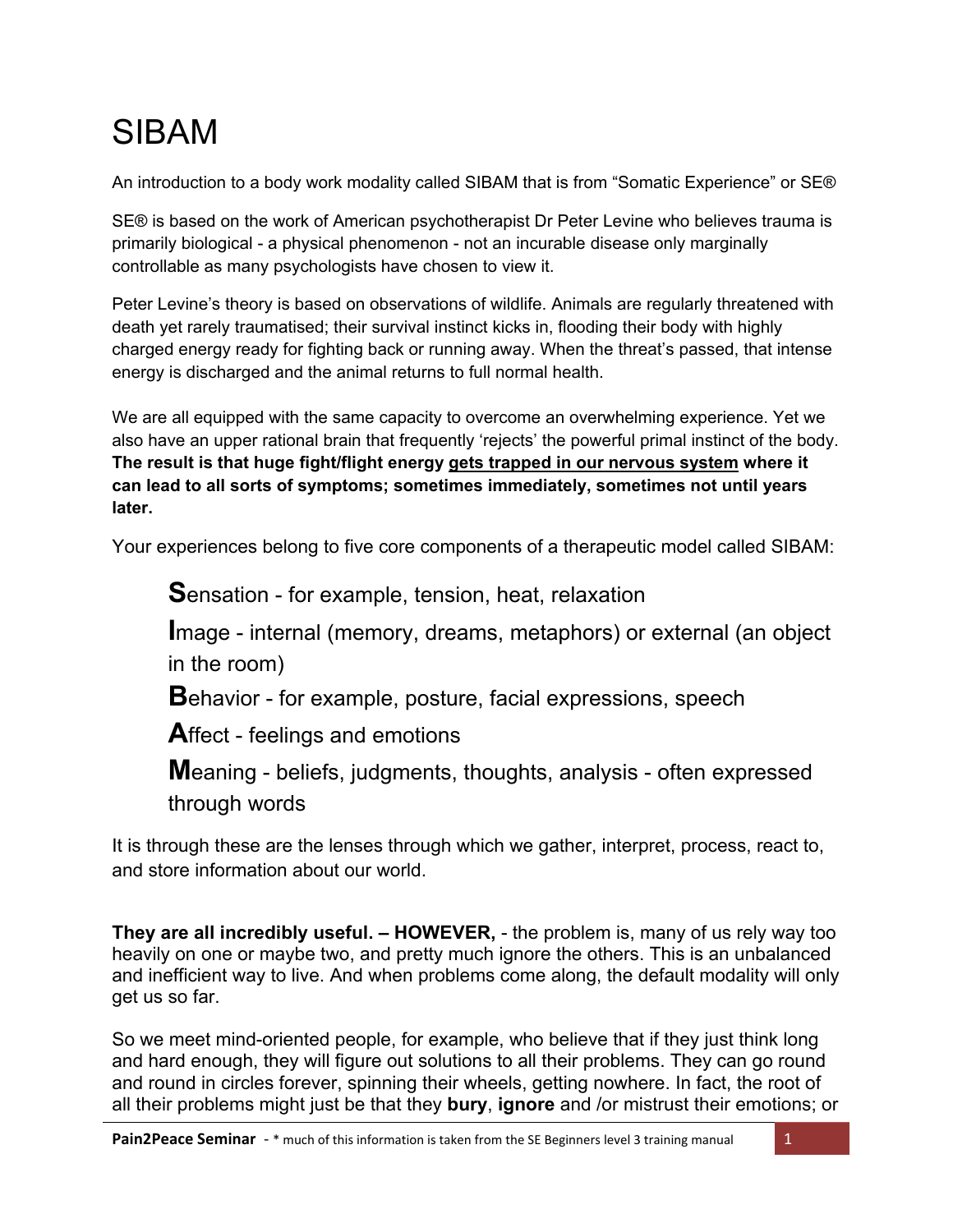that they endlessly procrastinate and never *do* anything; or that they are completely out of touch with what's going on in their body; or that they seem to have no imagination; or all the above. To be whole, we need to learn to use all five.

So let's look at each of the 5 elements and see how we can see them and use them with the people we minister to:

## **Sensation comes from**:

### ● **Kinesthetic awareness**

- Muscle tension- constriction, bracing, tense or bound energy
- Movement impulses

### ● **Autonomic nervous system, involuntary sensations**

- Temperature-hot, cold, warm, fushed, sweat, chills
- Digestion- fullness, hunger, nausea, tension
- Heart-rate- normal, rapid, relaxed
- Viscera (organs)-intuition, gut feelings, tension, space, complex sensations
- Eye movements
- Respiration

## ● **Proprioception (self-perception)**

• Where one part of our body is in relation to another and how fast we are moving

- Joints
- Helps us notice where we are in space
- What our position is, information to brain about how to stabilize

## ● **Vestibular**

- Inner ear
- Relationship, orientation to gravity
- Uprightness, balance, equilibrium
- Sense of acceleration and de-acceleration

Note: Vestibular disturbances can present as nausea, dizziness, or vertigo. Often shows up when there have been falls, motor vehicle, skiing, biking accidents. °is can mimic structural or medical problems and should also be evaluated by health care provider specializing in vestibular dysfunction.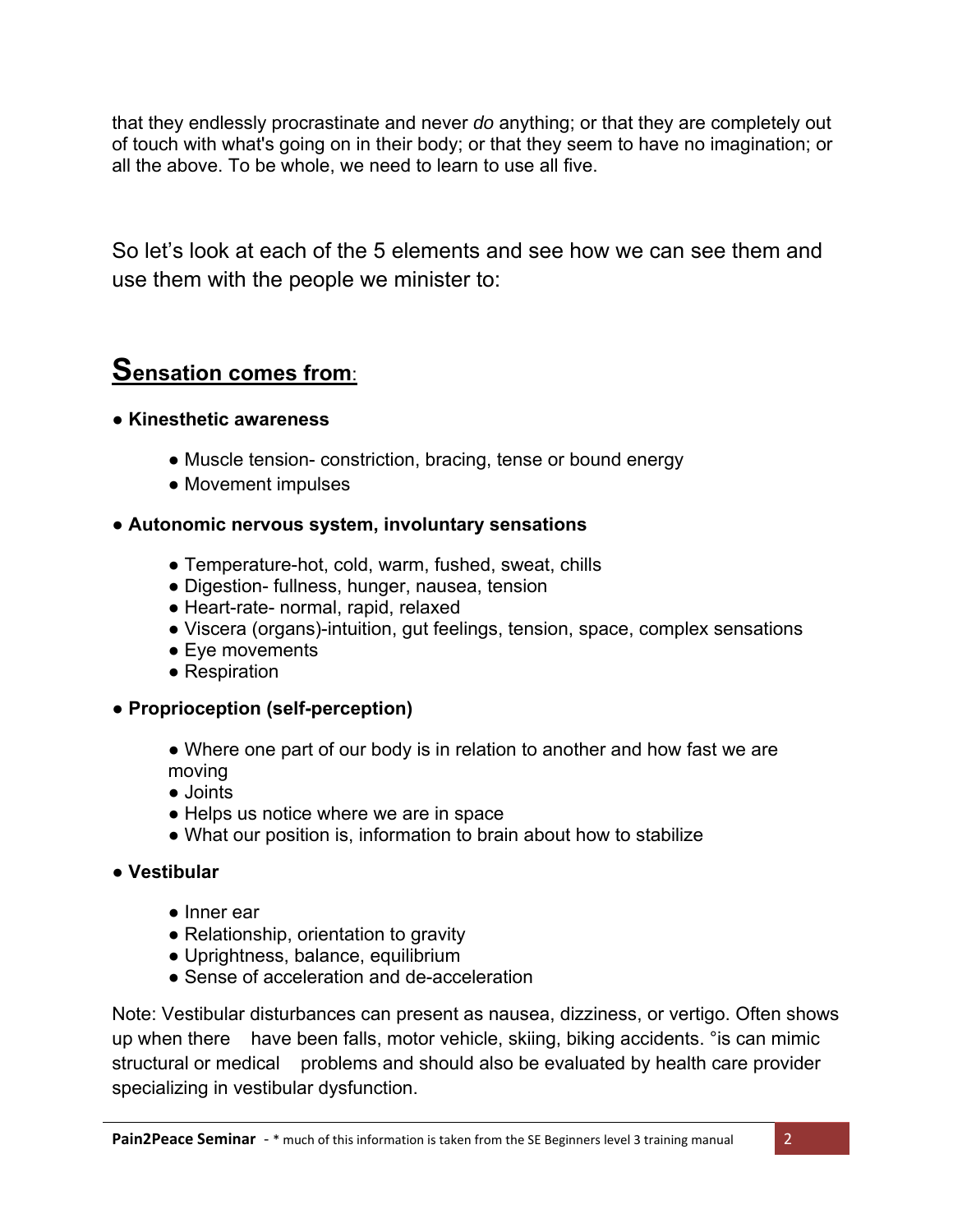## KEY THINGS - When working with **S**ensations

- Use COAL with them (Curious, Open, Accepting, Loving) to what may come up, even if it might be unpleasant.
- Learn to speak in "sensation language" to access the involuntary functioning of the reptilian brain. Examples of descriptive sensation language: warm, tingly, electric, fowing, smooth, static, soft, tense, relaxed, dense, light, fuzzy, sharp, achy, dull, permeable, porous, liquid, light, bubbly, deadness, numbing, chilly, cold, hot, foggy, clear, etc.
- Help the person you are ministering to expand their awareness. Good questions are: *"Is there anything else that you notice about it?" "Do you notice it intensifying, lessening, or no change at all?" "Does it have a size, shape, density, location, or sense of direction or substance?"*
- Watch with them and in their body how it changes, shifts and or releases
- In trauma resolution work, sensation is the central organizer of integration after the damage and disruption caused by undercoupling and overcoupling, which are inherent in trauma dynamics.

## **IMAGE**

- Images are what *seems* to come from the outside
- External image Inputs that come from our five primary senses (and possible 'sixth sense'. When external images are not available, we move to internal ones
- $\bullet$  Internal image includes dreams, visions, metaphors, symbols perceptions derived from internal stimuli.
- **Behavior**  $\rightarrow$  **Impulse**  $\rightarrow$  **Image**
- Every perceptual image has a sensory-motor experience associated with it. Help them find it with questions back to the body – *"so what do you notice now, inside of you?"* for example
- Each image can have a corresponding element to another part of SIBAM
- Images include all perceptual information from external and internal stimuli that is not self-perception or kinesthetic.

## **The sensorium includes the five primary senses:**

- Auditory-sounds
- Tactile- touch
- Olfactory- smells
- Gustatory- tastes
- Visual- sights